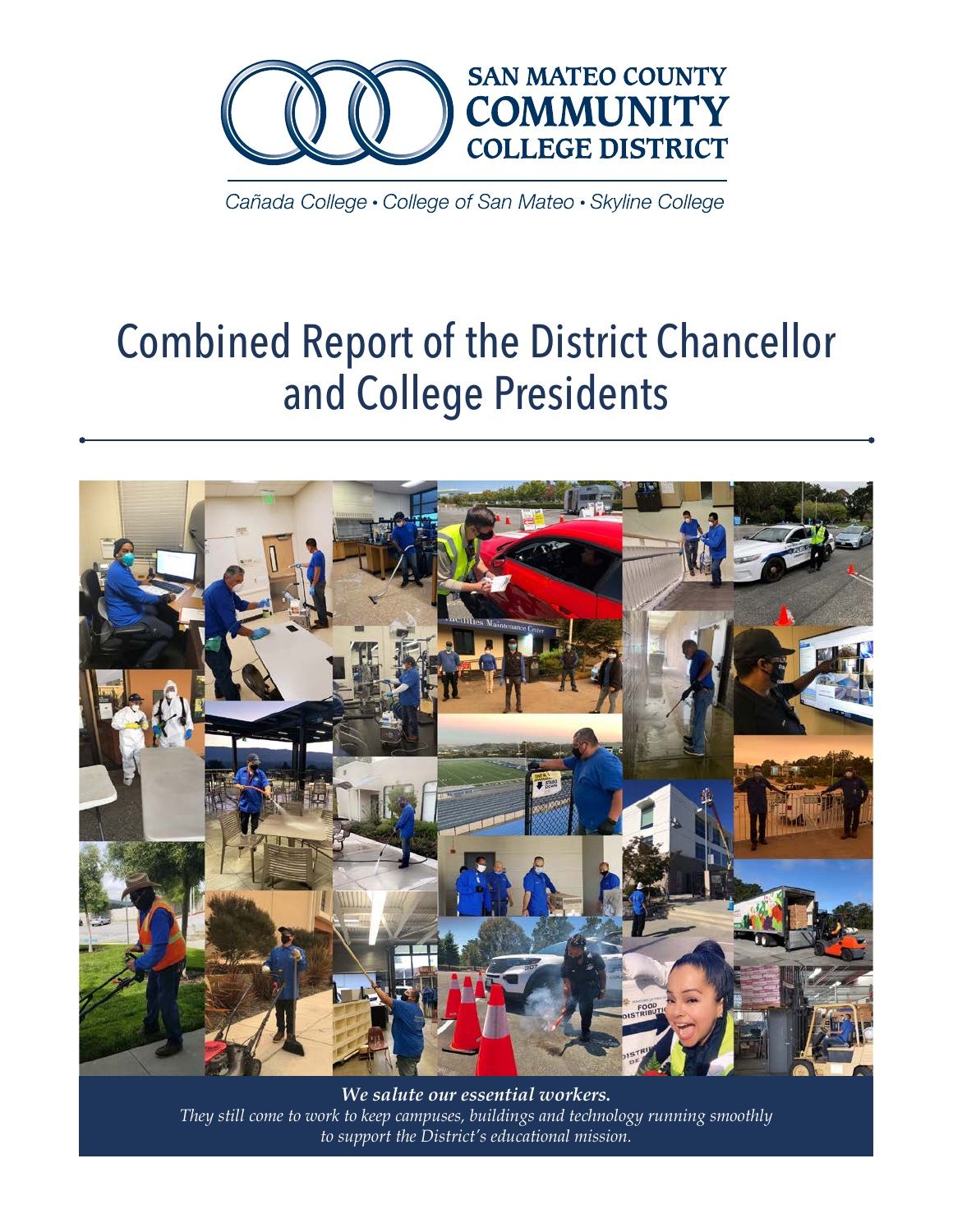

### LOOKING BACK AT 2020



*A grateful community member brought flowers to Officer Zorie Gomez, in appreciation of Officer Gomez' cheerful and helpful disposition every week at the entrance of the District Emergency Food Distribution event.*

In this extraordinary year, The San Mateo County Community College District has innovated and pivoted to continue serving our students. Faculty and staff set up their home offices, reached out to students, and adapted courses to online format. Students, once again, showed their resolve and resilience in moving to online education.

Our students were already facing significant challenges in terms of housing, transportation, access to food, financial security, and equity in the classroom. The pandemic has only intensified those challenges. In response, the District adapted some student basic needs support programs and launched several new ones:

#### San Mateo County Community College District Emergency Food Distribution

The District partnered with Second Harvest of Silicon Valley to launch a Friday food distribution program at CSM. The program quickly reached its maximum capacity of serving 1,000 families per week. To date the program has distributed 1.2 million pounds of food, worth more than \$2 million, to more than 27,000 families.

In September, Skyline College added a food distribution program on Wednesdays. To date the program has distributed 300,000 pounds of food, worth \$537,000, to 7,500 families.

#### Emergency Food Card Program

Before the pandemic, the District had begun to distribute monthly vouchers for free groceries to students with food insecurity challenges. With campuses closed, the vouchers are now distributed digitally. About 1,600 students have received more than \$1 million in grocery vouchers to date. The District has funded another \$1 million for the 2020-21 fiscal year.

#### Housing

The District allocated and distributed \$100,000 in emergency funding to students for housing during the pandemic and set up a case management system to assist students with housing needs. District SparkPoint Centers have also built a partnership with United Way Bay Area to provide rental assistance to students. About 30 students received housing vouchers this fall worth \$1,750 each.

#### Chromebook and Hotspot Distribution

Without access to campus computers and wifi, many students were left without the technology they needed to continue their studies. The District acquired hundreds of Chromebooks and wifi hotspots to loan to students. This fall, about 400 Chromebooks are on loan to students, as well as 422 hotspots and 128 calculators.

#### Drive-Up WiFi

Students can now make reservations online for a parking space in designated wifi parking lots. Students work from their cars, and campus restroom facilities are available.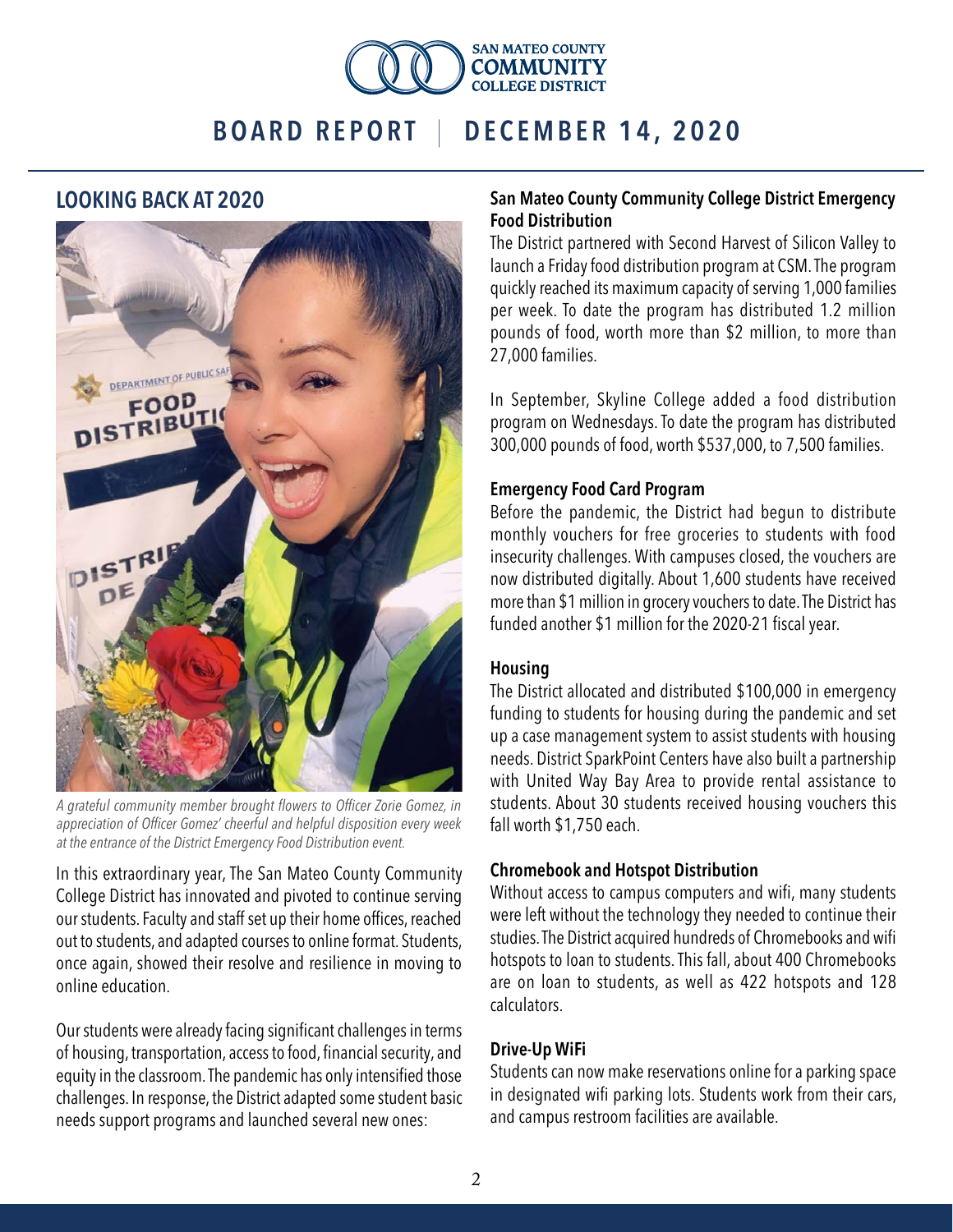

#### Telemedicine

Using secure HIPAA-compliant Zoom technology, the College Health Centers now offer free telemedicine appointments to students. The telemedicine clinics offer medical advice, tuberculosis screenings, lab orders, some prescription refills, evaluation and treatment of illnesses and injuries, and referrals to other providers.

#### Flu Shot Clinics

The Health Centers have partnered with San Mateo County Health to offer free flu shots to employees and students. Each campus has hosted a drive-through flu shot clinic this fall.

#### Face-to-Face Instruction

With the community in need of healthcare workers, first responders, and job training/retraining programs, the District began piloting face-to-face classes in the summer. While instructors have been able to convert most courses to a fully online format, not all instruction can take place remotely. Thanks to big support efforts from Facilities, ITS, and Public Safety, classes that must meet face-to-face are now doing so.

As of this fall, more than 700 students are participating in some form of on-campus instruction as part of their curriculum. A sampling of these courses includes:

#### CAÑADA COLLEGE

Medical Assisting Radiology Technology

#### COLLEGE OF SAN MATEO **Dentistry** EMT

Fire Academy Nursing

#### SKYLINE COLLEGE

Automotive Technology Cosmetology Surgery Technology Respiratory Care STEM labs



Throughout the COVID-19 pandemic, certain categories of professionals have been designated "essential workers" for their role in maintaining the health and safety of the community. While most of our classified staff, faculty, and administrators work from home, these employees still come to work to keep campuses, buildings and technology running smoothly to support the District's educational mission. With three college campuses and the District Office to support, and with the complexities of intensive sanitization and safety procedures, these teams are more essential than ever.

#### Facilities

The District Facilities team continues to work full time during the pandemic. Every classroom, lab, hallway, staircase, door handle and elevator associated with a face-to-face class must be sanitized every day in order to keep people safe. Approximately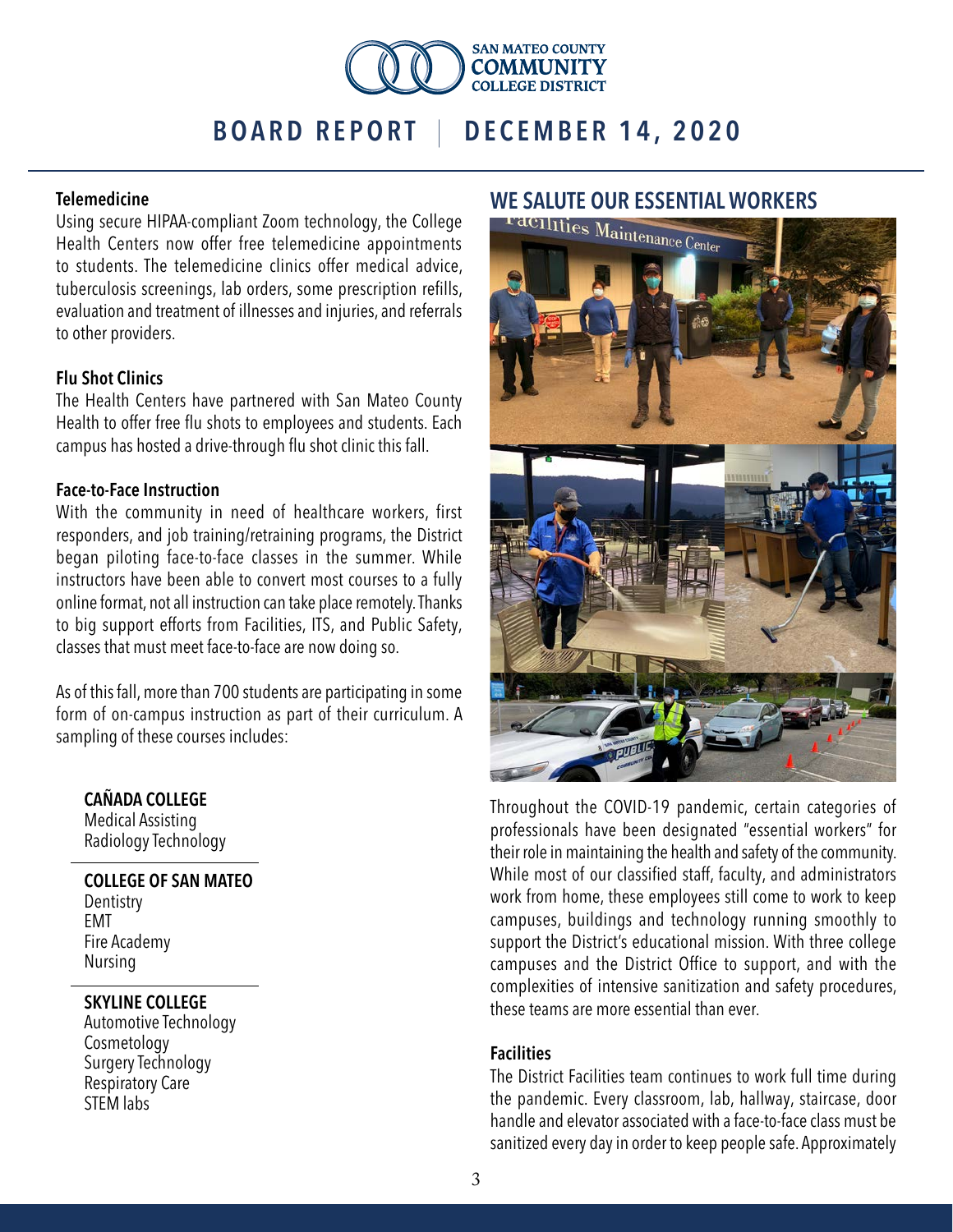

85 groundskeepers, engineers and custodians are onsite every day. Three facilities managers and three custodial supervisors, and a project coordinator oversee these operations.

Prior to the pandemic, the Facilities custodians had already been certified hospital-grade cleaning and disinfecting techniques by the Cleaning Management Institute. They have kept up to speed on Coronavirus sanitization techniques by participating in workshops through the Global Biorisk Advisory Council (GBAC). Teams also now use a specialized Clorox 360 electrostatic disinfecting machine.

The team also continues to maintain District physical assets, monitoring central boiler and chiller plants, monitoring critical life safety and building systems, and performing regular grounds keeping.

#### Information Technology Services

With most employees working remotely, and nearly all classes being taught online, technology is more important than ever. A team of 30 information technology professionals is on campus every day to support the District's networks infrastructure, learning management systems, databases, business and records systems, communications systems, websites, and equipment. The team provides remote technical support for employees working from home, loans laptops and other equipment to employees and students, and has built the infrastructure to offer free Wi-Fi for students in the college parking lots.

#### Public Safety

The pandemic and its restrictions make safety, security, and controlling campus access of paramount importance. Access to the campuses and their buildings must be protected in order to offer food and technology distributions, face-to-face classes, and other high-priority campus operations. A team of 37 Public Safety employees makes this possible, working round-the-clock onsite at the three campuses.

Public Safety added six temporary employees to assist with staffing the campus access points, where people are screened for entry to the campuses. These employees work outside in summer heat, winter cold, rain and smoke, and have become experts at safely contacting and communicating with hundreds of people at our access points.

Public Safety has assigned several employees to assist with the facilitation of every food distribution event at Skyline and CSM since they began. Officers also assist with other campus operations like technology distributions and flu shot clinics.

The Public Safety emergency manager and emergency management coordinator have taken a lead role in the startup and ongoing work of the District's Emergency Operations Center.

## JOSÉ NUÑEZ RECEIVES LEADERSHIP ACHIEVEMENT AWARD FROM CALIFORNIA COLLEGE FACILITY COALITION



At its annual conference in November, the California College Facility Coalition (CCFC) presented its Paul Holmes Facilities Leadership Achievement Award to Jose Nuñez, Vice Chancellor of Facilities Planning, Maintenance & Operations. The award is given each year to a state community college facilities leader who demonstrates a commitment and dedication to the organization's mission and vision

of enhancing facilities for the students of California's community colleges.

In the awards presentation, Nuñez was recognized by his peers for his accomplishments at the District as well as his impact across the state. They cited his mentorship of many successful community college facilities professionals, his support of talent within his own organization, and for creating networks for sharing and problem-solving across districts. According to CCFC, Nuñez was the first to utilize the design-build project delivery method in Northern California and has been a leader in sustainability and the COVID-19 response.

The District's Facilities Planning, Maintenance and Operations team operates under a "Facilities Excellence" philosophy, and colleagues across the District are familiar with his "Team Work  $=$  One Team<sup> $"$ </sup> mantra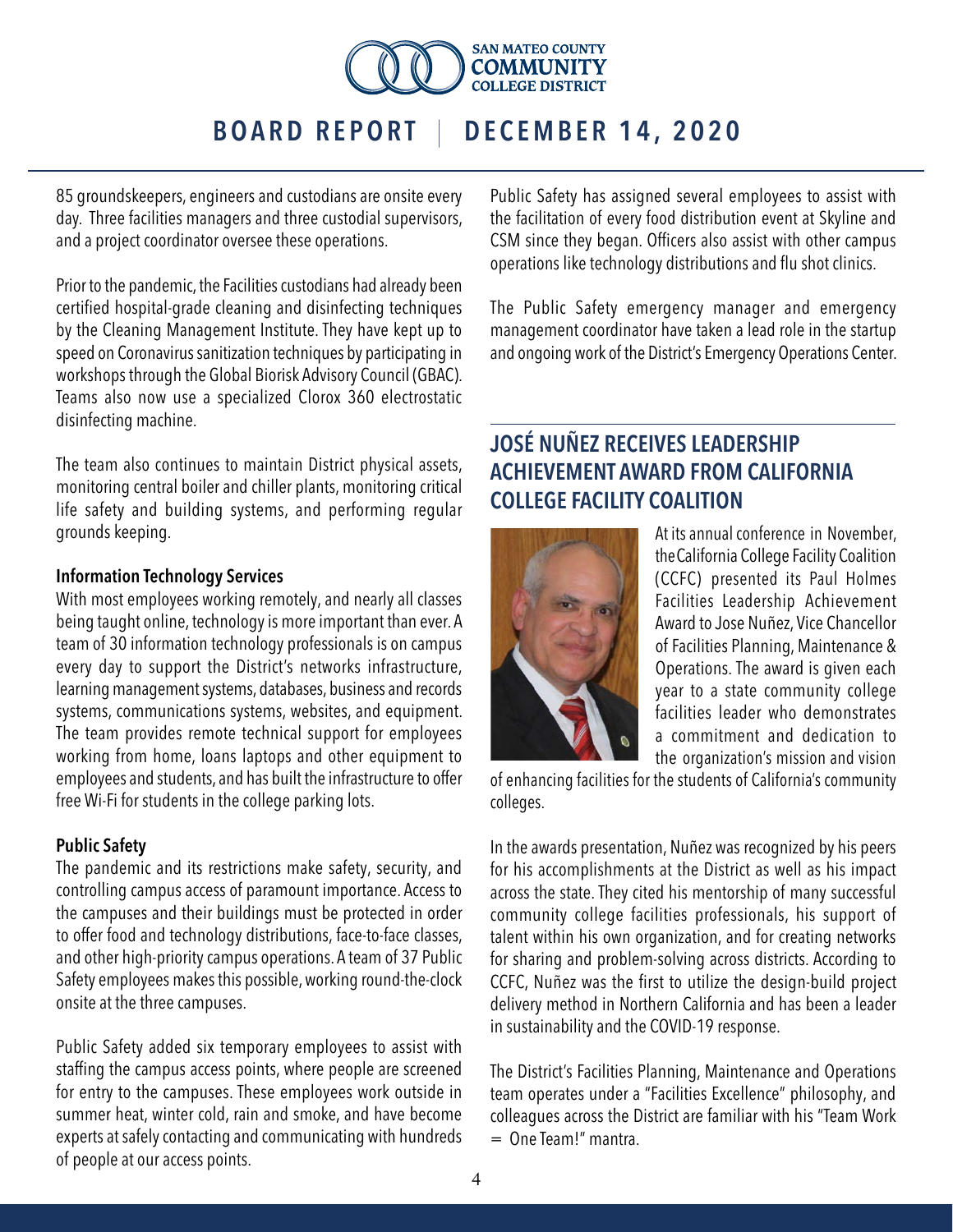

Nuñez served 22 years with the U.S. Army, retiring as a major. During his military career, Major Nuñez served in numerous infantry and foreign assignments around the world.

## DAMAN GREWAL BECOMES DISTRICT CHIEF TECHNOLOGY OFFICER (CTO)



After a comprehensive search process and final approval from the Board of Trustees, Daman Grewal was named District Chief Technology Officer (CTO). The Chancellor announced the appointment to District employees on November 2.

Grewal oversees the District's Information Technology Services (ITS) office,

which includes 30 staff working at the three colleges and the District Office. He and his team are responsible for providing students and employees with business technology, learning management systems, databases, communications systems, websites, phone, computers, and many other essential tools for supporting the District's educational mission.

"Daman is a well-experienced professional with exceptional knowledge, skills and abilities to lead teams, build consensus, and provide sound guidance and advice and to facilitate processes that engage stakeholders from across the District," Chancellor Claire said in his announcement. "I am confident that he will continue to serve the District well in his role as our Chief Technology Officer."

Prior to joining the District as a contract employee with Strata Information Group in 2019, Grewal held many senior IT roles in higher education, including as Chief Information Technology Officer at City College of San Francisco, Chief Information Officer at the Cal State Maritime Academy, Director of Technical Services at Ohlone Community College District, and an IT Services Manager at Stanford University. He received a bachelor's degree in Commerce from Delhi University (India) and an MBA from the University of Lincoln (England).



## THIRD ANNUAL PRESIDENT'S LUNCHEON – FUNDRAISING GOAL ACHIEVED!



Cañada College has achieved its \$40,000 fundraising goal for its [Third Annual President's Luncheon](https://canadacollege.edu/luncheon/). This year's event, held virtually on October 20, raised funds to support daily essential needs of our students. This includes support with grocery and book vouchers, technology loans of Chromebooks, access to Drive-Up Wi-Fi Service for students and hot spots, direct student aid for emergency relief, plus other support that will help students remain on track to continue their studies and complete their educational goals.

In years past, the College has raised funds to support student scholarships through our Promise Scholars Program, where through the generosity of sponsors and donors, students received financial support to continue pursuing their academic goals. Due to COVID-19, and evaluating the overall needs of the community Cañada serves, the Cañada College [Presidents](https://canadacollege.edu/presidentsadvisorygroup/) [Advisory Group](https://canadacollege.edu/presidentsadvisorygroup/) (which hosts the President's Luncheon) felt it was important to respond to the immediate basic human needs of our students and their families.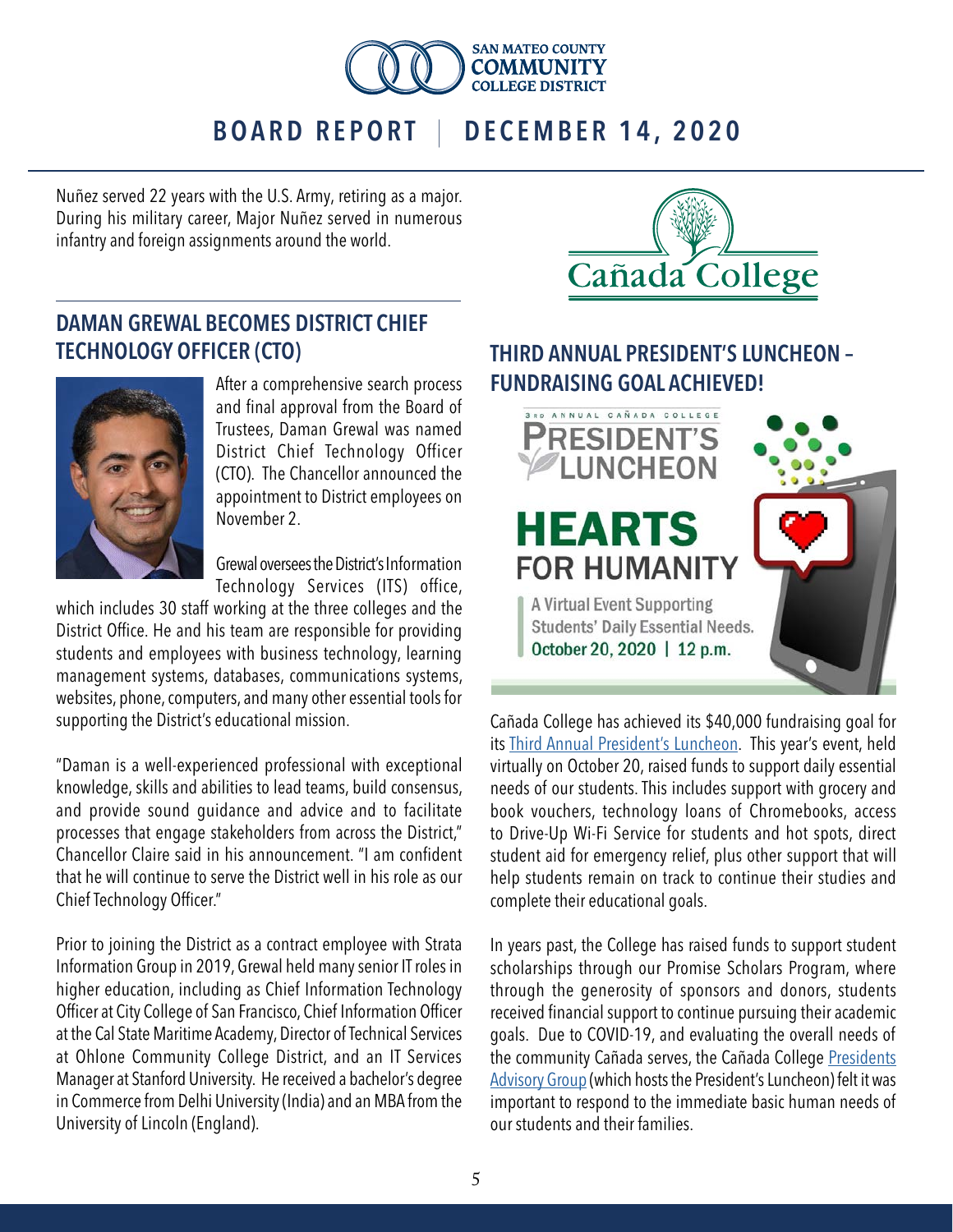

The success of the President's Luncheon would not have been possible without the hard work and dedication of the Cañada College President's Advisory Group, college employees, generous donations from event sponsors and many others who donated to support student access to an affordable postsecondary education. Cañada College is thankful to receive such immense support from the community. A recorded version of the President's Luncheon can be viewed [here.](https://www.youtube.com/watch?v=_mJrX7ZLlw0&feature=youtu.be)

## CENTER FOR STUDENT LIFE & LEADERSHIP DEVELOPMENT HOSTS VIRTUAL EVENTS TO ENGAGE COMMUNITY



This semester, the Center for Student Life & Leadership Development sponsored and worked with Cañada College's students, faculty, staff, administrators and programs to create a series of quality virtual opportunities for the community to connect and engage in. Throughout this semester, Student Life has been able to sponsor and host more than 30 virtual events, including opportunities such as: Anti-Racist Film Screenings and Discussions, Bay Area History, 2020 T-shirt Contest, Bi-Annual Welcome Week Celebration, House Cup Championships, Bi-Annual Club Rush, Mask Competition, Educator's Now Club Book Publishing, Weekly Tune Up Tuesdays, National Coming Out Day, Indigenous People's Day, PTK Workshops, Halloween Bash, Dia de los Muertos, Post-Election Unpacking, International Education Day, Art with Arleene Correa Valencia, Active Minds Club Mental Wellness Talk, Women in STEM Empowerment Club Pre-Finals Event, Destress Day & Zen Garden Workshop, and finally our Annual Campus Movie Fest.

## STUDENTS PARTICIPATE IN CAMPUS MOVIE FEST



This December, for the fourth year in a row, students from Cañada College have won top honors in the national Campus Movie Fest film festival and competition. Three of the College's films won national awards.

This year's Digital Art & Animation program film, "[Via](https://www.youtube.com/watch?v=p7WByQI7_MI&feature=emb_logo)" was produced in a week by a team of 10 students: Ivy Wooldridge (who also directed the short), Brooke Muschott (producer), Ciaran Burke, Elizabeth Birdwell, Heather Theroff, Sierra Sholes, Tabitha Liu, Galen Soleimanipour, Timmy Rachman, and Veronica Plante. The film features a variety of styles and techniques including puppetry and stop-motion animation. "[Via](https://www.youtube.com/watch?v=p7WByQI7_MI&feature=emb_logo)" was selected as one of the National Top 20 Films for the November Campus Movie Fest competition, and also won the Silver Tripod award for animation. With these distinctions, the film will move on to the final competition for all national award winners at the Terminus Film Festival and Conference in June 2021.



In addition to Digital Art & Animation's team of filmmakers, Student Body President, Adrian Afif, and Senator-at-Large for Concurrent Enrollment and Middle College, Mari Managadze, both took home national Jury Awards for their live action films "[The Game"](https://campusmoviefest.com/movies/90439-the-game) and "[You Draw Me In.](https://campusmoviefest.com/movies/90741-you-draw-me-in)" Adrian's "The Game" also won Campus Movie Fest's national Best Acting Award and Best Story Award; placing Cañada College as one of the top- placing colleges in the national competition this semester.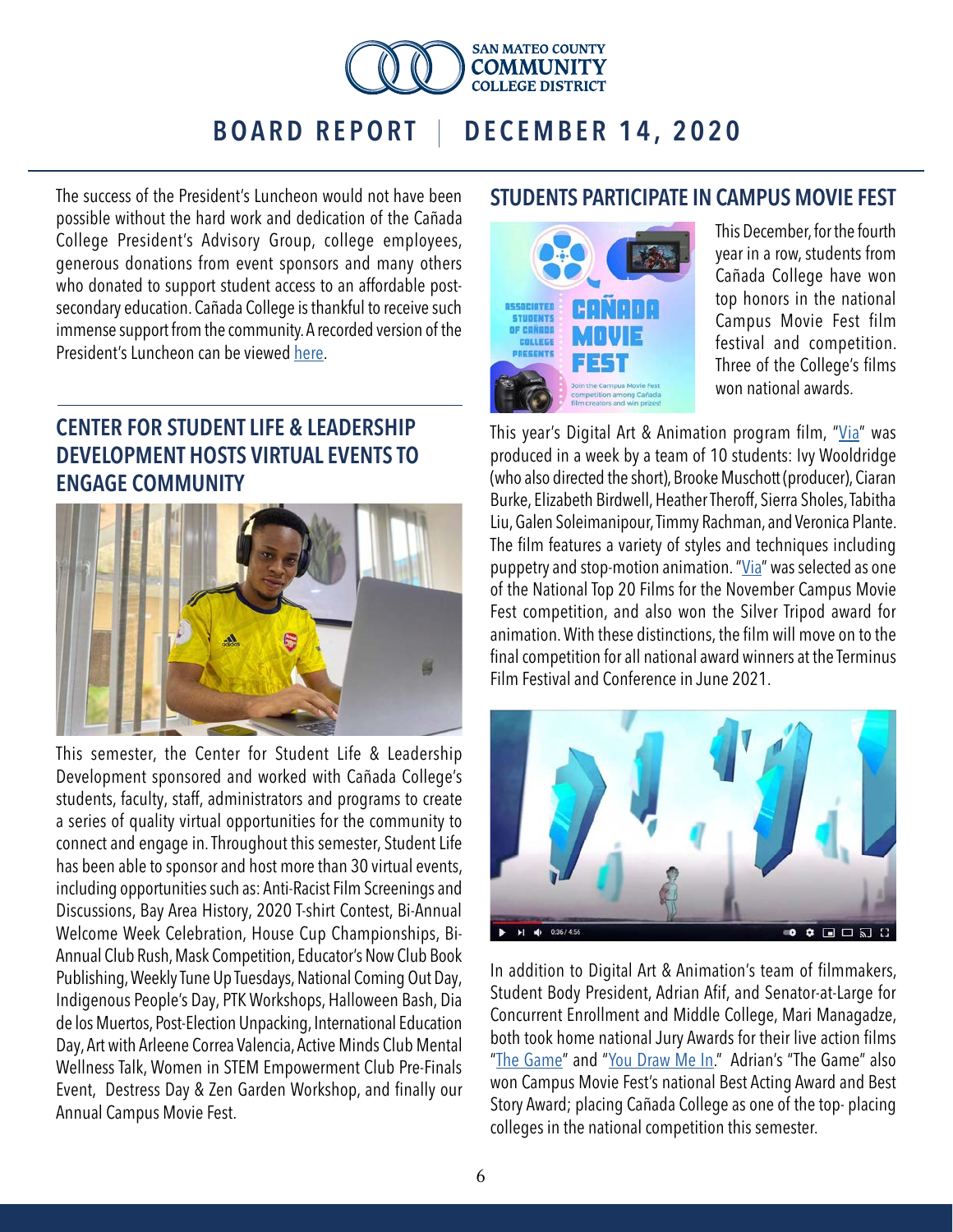

Cañada College continues to be the only community college to sponsor this event, and it always proves to be a major



opportunity for Cañada students, college and programs to shine. Congratulations to these students for their outstanding achievements!



## FIRST TEDxCSM ENGAGES THE DISTRICT **COMMUNITY**



On the afternoon of November 13, the SMCCD community was treated to a special event, the first of its kind for the District: [Living in Uncertainty: TEDxCSM](https://smccd.zoom.us/rec/play/viy7d2OhQQcPOlcl8k30W584q1vF4oN4QWvhof5CeCNql9s5_nfvVCjyGjrCfpCCf8JRQsh5Tbo3Td0V.jdLFlo-qYLSE07Kq?continueMode=true&_x_zm_rtaid=7dvzrKCmTiiflTUFc_j8YQ.1607117122024.fbb274ab476404e4928bf49b8d83f533&_x_zm_rhtaid=255).

The virtual webinar was open to the SMCCD community, and garnered over 120 attendees. Featuring six student presentations that were both academic and personal, the event was the brainchild of two international CSM students, Mark Wong and Manraj Gill. Both are active in CSM's Honors Project and Phi Theta Kappa club. After approaching Honors Project coordinator David Laderman over the summer, Manraj and Mark put together a project planning team lead by Austin Chan and other CSM students. Working also with PTK adviser Ron Andrade, the TEDxCSM team brought their vision to life:

> *As we live through uncertain times and witness our world undergo unprecedented changes, it is important that we continue to share ideas with the power to inspire meaningful change in ourselves, our communities, and the world.*

*TEDxCollegeofSanMateo will engage the CSM community in an ongoing dialogue through these uncertain times, by showcasing the ideas of our fellow student researchers across various disciplines.*

 Aside from Ron and David, key institutional support for this amazing event came from Vice President of Administrative Services Micaela Ochoa and Communications Manager David McLain. One of the presentations featured the PTK Honors in Action project, focusing on the interplay between artificial intelligence and the search for a COVID-19 vaccine. Other presentations, mostly by CSM and a few Cañada students, covered a wide range of issues, including neurodegenerative disorders, space exploration, mental health stigmas in the Latinx community, Lupus and COVID–19, and autoethnographic poetry. The event crystallized the visionary spirit of crossdisciplinary collaboration characterizing the students and faculty of our District.

*Article by CSM Professor David Laderman*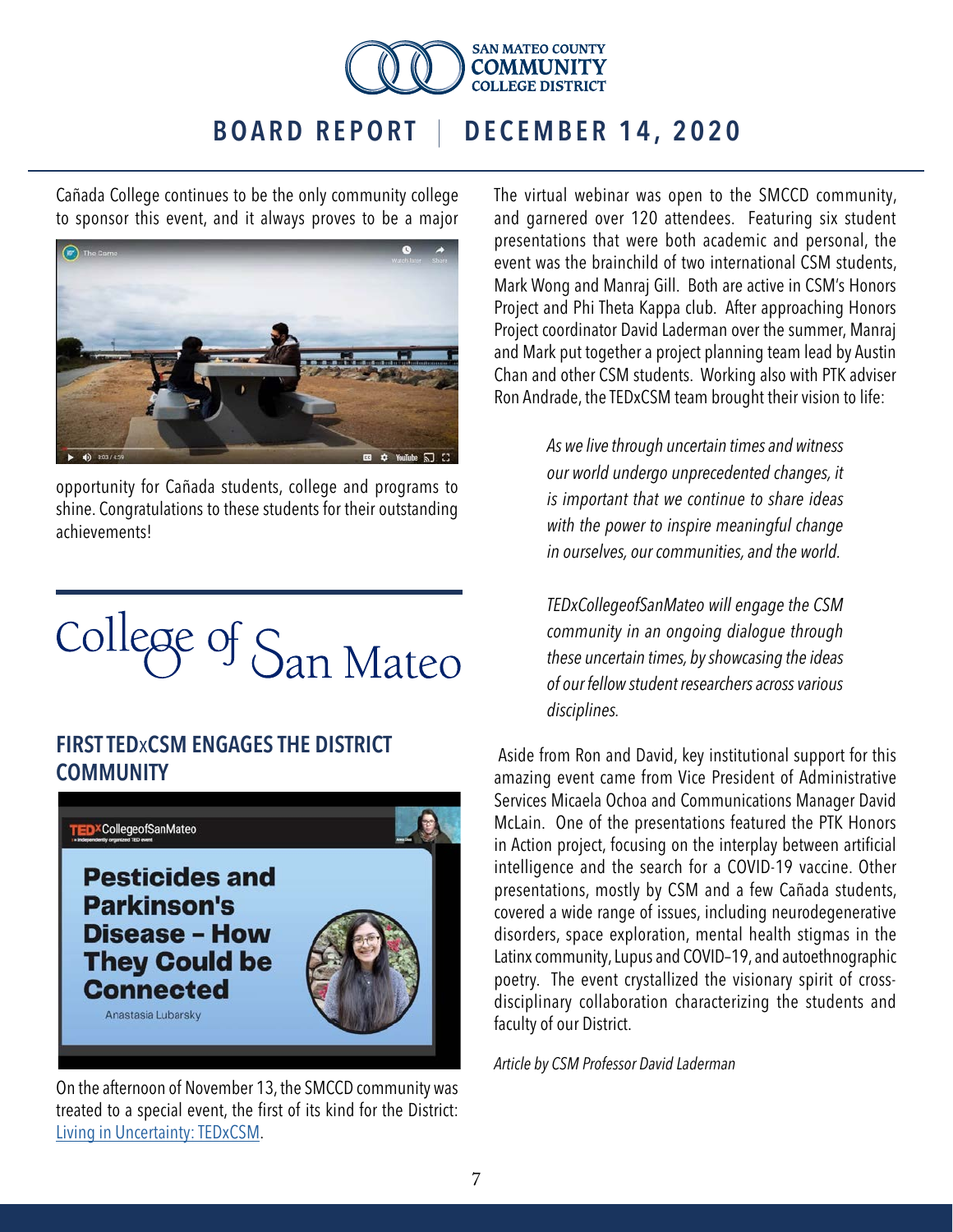

## CSM HOLDS FIRST VIRTUAL EMPLOYEE SERVICE AWARDS



On Thursday, December 3, College of San Mateo held its annual [Service Awards Ceremony](https://smccd.zoom.us/rec/play/zQQSj58Y1v7R9Ztuj4QsIqtSCpzcpRh6hwa_OuyUI-nZ2Tsn8toAO8F7flSTqLC-oZ0EkrG0SgBNJrmU.IYO2mbmftgyi2IL6?continueMode=true&_x_zm_rtaid=7dvzrKCmTiiflTUFc_j8YQ.1607117122024.fbb274ab476404e4928bf49b8d83f533&_x_zm_rhtaid=255) virtually for the first time. College managers and administrators shared stories about the 21 honorees that included faculty, staff, and administrators. Collectively, this year's group has almost 500 years of service to CSM and the District—an impressive number that reflects the dedication of these employees to our students.

The honorees were:



Even though the event was virtual, honorees and attendees felt a sense of connection due to the personal nature of the event. After it concluded, one honoree said, "[The event was] such a bright spot in our crazy times this year!"

## LOOKING BACK: CSM'S 2020 IN REVIEW

Facing the COVID-19 fueled pandemic, local wildfires, ongoing instances of racial injustice and violence, and a fractured political environment, this has been a year for the history books. Like many other educational institutions, CSM has undergone some substantial transformations in the way we deliver education, the tools we use to do it, and the new types of support offered for students—all with a geographically-dispersed student body and workforce.

Here is a look back at some key events and accomplishments that have shaped CSM in 2020:

#### Spring 2020

- COVID-19 pandemic forces the conversion of in-person learning to virtual
- Over 200 employees attend CSM's first virtual Town Hall on March 27
- Student online transition survey conducted by PRIE Office
- Telemedicine launched through CSM Wellness Center
- CSM hosts first virtual "Connect to College" community outreach event
- Commencement postponed; commencement website launched with celebratory video messages and downloadable props
- Video of George Floyd being killed by police officer shocks the nation and sparks massive calls for systemic change; New antiracism efforts launched

#### Summer 2020

- District/College administration sign on to and release SMCCCD racial injustice statement to the community
- A community conversation on race and policing brought student athletes, police, community leaders, and District/ CSM leaders together for "The Huddle"
- Five-part "Minding the Obligation Gap in Community Colleges and Beyond" summer equity learning series launched
	- Director of Student Equity Dr. Jeremiah Sims launches the IMPACT Equity Evaluation Grid, a tool for employees to assess their operations through an equity lens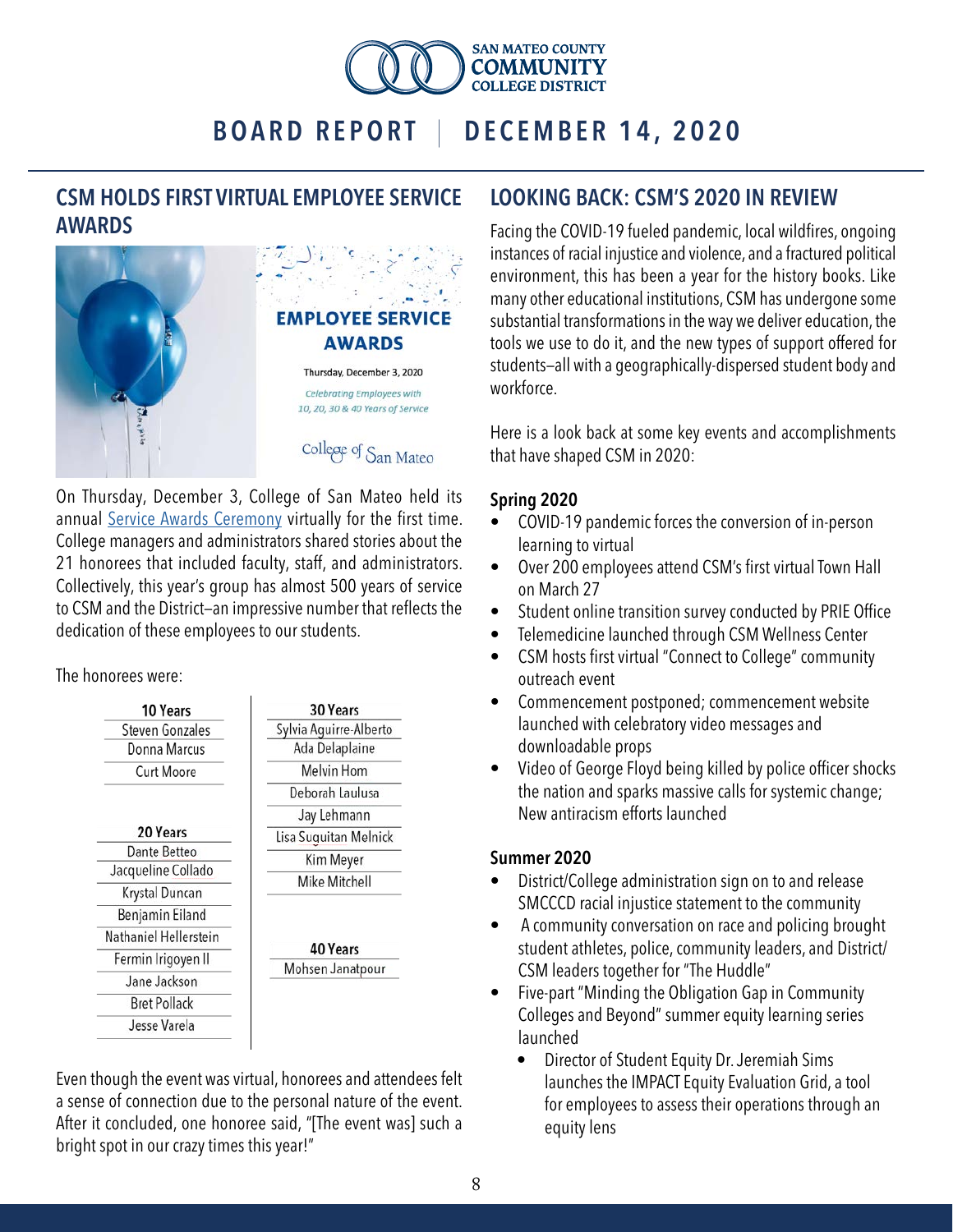

#### • Over 100 attendees join the "Students Speak Truth to Power" virtual town hall; students shared their concerns, challenges, and requests to CSM administration

- Generated a list of 19 student requests meant to enhance access and effectiveness of academic equity
- First Antiracism Climate Survey conducted by PRIE Office to all CSM employees
- Fall 2020 athletics postponed to Spring 2021
- Student Bulldog Bulletin bi-monthly e-newsletter launched

#### Fall 2020

- Lightning-sparked Bay Area wildfires displace local residents and affect air quality for months; multiple campus closures occur due to unhealthy air quality
- CSM ranked third best college in the U.S. by WalletHub. com
- Annual Family Science Day held virtually for first time; draws hundreds of CSM and local community participants
- CSM athletics returns to campus for limited physical conditioning activities
- Hiring committee formed and search begins for permanent CSM president
- Institutional Planning Committee approves CSM's ACCJC Follow-Up Report
- Development of CSM Solidarity Statement to be approved in January 2021



## SKYLINE COLLEGE HOLDS 3RD BI-ANNUAL EQUITY SUMMIT



Skyline College hosted its 3rd Bi-Annual Equity Summit on November 6, 2020 virtually through Zoom from 9:00 a.m. to 2:00 p.m. The event offered an opportunity for educators from throughout the nation to engage in a teaching and learning experience centered on equity, race, and student success.

Bree Newsome Bass, Community Organizer and Activist, who first garnered national attention for her courageous act of civil disobedience in June 2015, delivered the keynote address. The purpose of the summit is to immerse the educational community in the conversation about equity, race and student success through the scholarship of experts.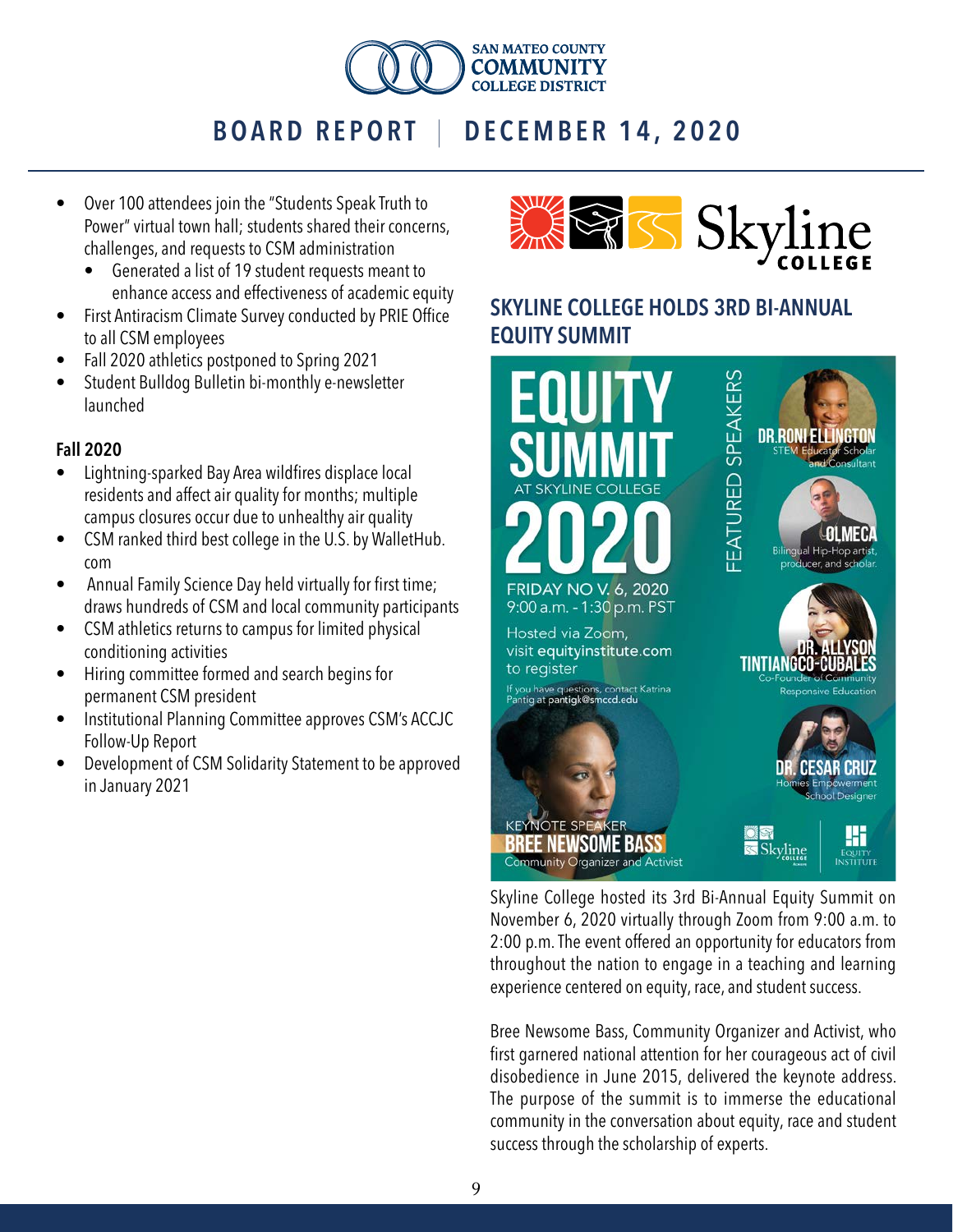

Presenters representing diverse perspectives and approaches regarding equity in education delivered TED Talk-style presentations along with a plenary session throughout the day.

Speakers included Dr. Michael Benitez, Dr. Dorinda Carter-Andrews, Dr. Cesar Cruz, Dr. Roni Ellington, Lasana Hotep, Dr. Ali Michael, Dr. Darrick Smith, and Dr. Allyson Tintiangco-Cubales. David "Olmeca" Barragan was the guest musical performer. Full biographies for all speakers can be found on the [Equity Summit](https://equityinstitute.com/)  [webpage](https://equityinstitute.com/).

## TEXTBOOK COST (ZTC) FACULTY CHOICES HAVE STUDENT IMPACT







25,422 students participated in ZTC & OER classes since Spring 2018

190 ZTC & OER class sections offered by 80+ unique faculty, **Fall 2020** 

Students savings:

## \$3,846,434.69

ZTC Impact Spring 2018 - Fall 2020

Fall 2020 has the largest offering yet of Zero Textbook Cost (ZTC) and low-cost Open Educational Resources (OER) classes at Skyline College! 78 Faculty ZTC Champions have implemented digitally available no-cost Creative Commons licensed and library electronic resources in their classes. Together, they are offering 160 \$0-cost-to-students classes and 30-classes using a low-cost required course resource alongside a no-cost OER textbook. From Spring 2018 through Fall 2020, Faculty ZTC Champions have ensured Skyline Students kept \$3,846,434.69 in their pockets!

By choosing digitally available, no-cost OER & ZTC course materials ZTC champion:

- Save students money now!
- Ensure students have access to materials on day 1 of class!
- Ensure access long after semester ends!
- Protect student privacy and data!
- Your textbook and course material choices have a direct impact on students' lives!

Ready to choose ZTC? Begin with our OER by Subject Research Guide, [https://guides.skylinecollege.edu/oersbysubject,](https://guides.skylinecollege.edu/oersbysubject) or email the ZTC Team at [skylineztc@smccd.edu](mailto:skylineztc%40smccd.edu?subject=).

*Article by Ame Maloney*

## 2020 VIRTUAL FOOD DRIVE AND DRIVE-THRU COMMUNITY MARKET AT SKYLINE COLLEGE



The 2020 Virtual Food Drive at Skyline College was an effort to support local communities to gain access to fresh, nourishable groceries and meals provided by Second Harvest of Silicon Valley. Normally, we would be hosting this event on campus with the support of Second Harvest of Silicon Valley, SparkPoint, the Phi Theta Kappa Honor Society, the Kappa Beta Delta Honors Society, and the Alpha Gamma Sigma Honor Society, along with many other clubs and organizations.

Through our community partnership with Second Harvest of Silicon Valley, SparkPoint at Skyline College has been hosting a weekly drive-thru community market, wherein individuals or families in need can arrive and receive groceries, at no cost. Since its inception, the drive-thru market at Skyline College has distributed thousands of pounds fresh produce, milk, eggs, canned goods and other items, offsetting over \$350,000 in